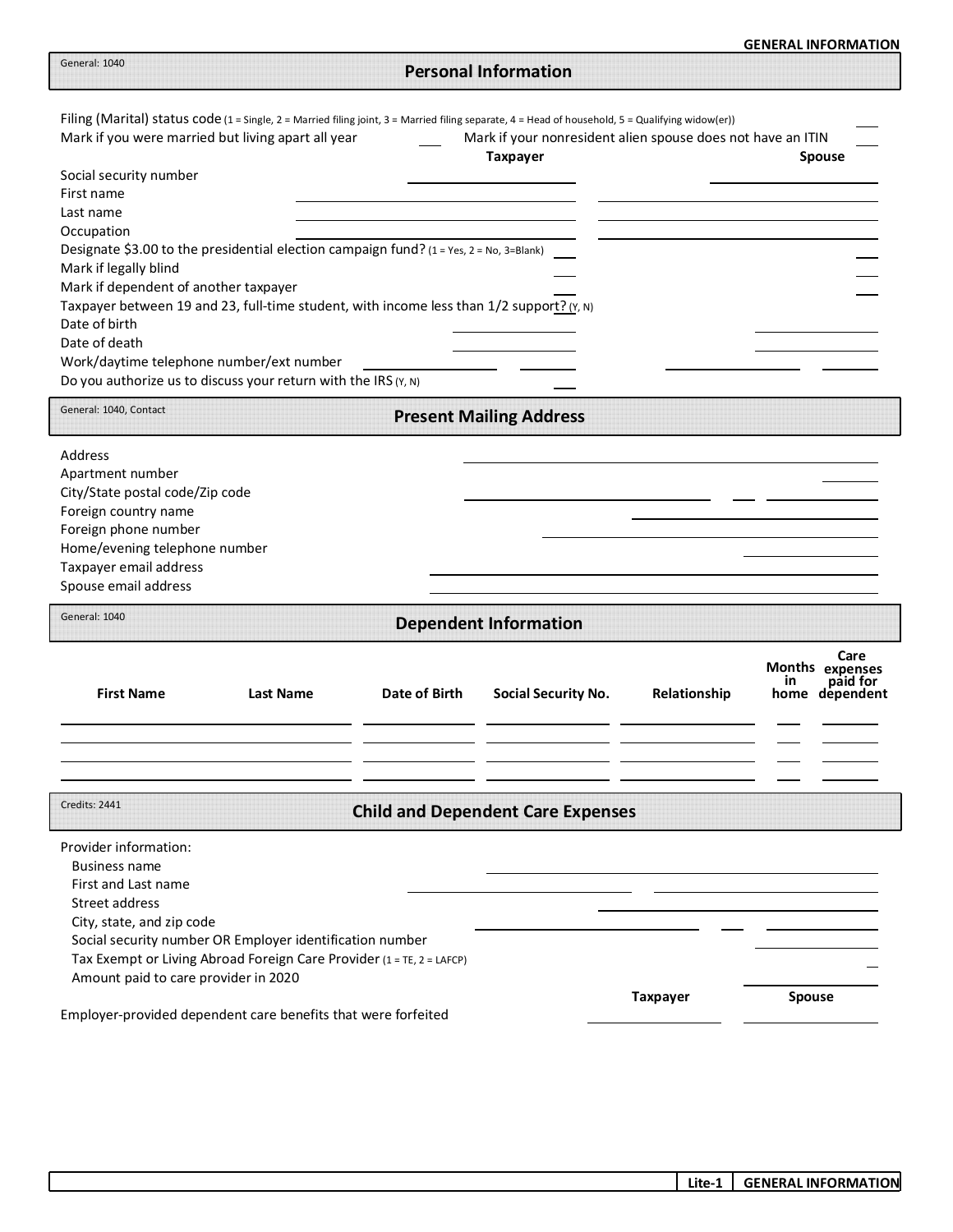## **Questions**

## **Please check the appropriate box and include all necessary details and documentation.**

**\_\_\_\_\_\_\_\_\_\_\_\_\_\_\_\_\_\_\_\_\_\_\_\_\_\_\_\_\_\_\_\_\_\_\_\_\_\_\_\_\_\_\_\_\_\_\_\_\_\_\_\_\_\_\_\_\_\_\_\_\_\_\_\_\_\_\_\_\_\_\_\_\_\_\_\_\_\_\_\_**

|                                                                                                                                                                      | Yes    | No               |
|----------------------------------------------------------------------------------------------------------------------------------------------------------------------|--------|------------------|
| <b>Personal Information</b>                                                                                                                                          |        |                  |
| Did your marital status change during the year?<br>If yes, explain:                                                                                                  | о      | О                |
| Did your address change from last year?                                                                                                                              | о      | О.               |
| Can you be claimed as a dependent by another taxpayer?                                                                                                               | О      | о                |
| Did you change any bank accounts, or did routing transit numbers (RTN) and/or                                                                                        |        |                  |
| bank account number change for existing bank accounts that have been used                                                                                            |        |                  |
| to direct deposit (or direct debit) funds from (or to) the IRS or other taxing authority                                                                             | □      | 0                |
| during the tax year?<br>Do you, your spouse (if applicable), and any dependents have a taxpayer                                                                      |        |                  |
| identification number (SSN, ITIN, or ATIN)?                                                                                                                          | □      | О                |
| Did you receive an Identity Protection PIN (IP PIN) from the IRS or have you been                                                                                    |        |                  |
| a victim of identity theft? If yes, attach the IRS letter.                                                                                                           | о      | О                |
| Did you reside in or operate a business in a Federally declared disaster area?                                                                                       | о      | о                |
| The Federally declared disaster areas include victims of hurricanes, tropical storms,                                                                                |        |                  |
| floods, as well as wildfires.                                                                                                                                        |        |                  |
| <b>COVID-19 Information</b>                                                                                                                                          |        |                  |
| Did you receive an Economic Impact Payment (EIP) as reported on Notice 1444?                                                                                         | о      |                  |
| Did you receive a Paycheck Protection Program (PPP) loan?                                                                                                            | О      | $\Box$           |
| If yes, did you apply for Paycheck Protection Program (PPP) loan forgiveness?                                                                                        | О      | О.               |
| Are you a telecommuting employee that was required to "shelter in place" due to                                                                                      |        |                  |
| local COVID-19 protocols while working in a state that was not your home state?<br>Did you receive emergency leave sick pay?                                         | о<br>О | $\Box$<br>$\Box$ |
| Did you receive emergency family leave wages?                                                                                                                        | О      | $\Box$           |
| Did you receive any special unemployment benefits or compensation under the                                                                                          |        |                  |
| Coronavirus Relief Act during the year?                                                                                                                              | О      | О                |
| If you are self-employed, were you unable to perform your self-employed activities                                                                                   |        |                  |
| due to coronavirus related care you needed?                                                                                                                          | о      | o                |
| If you are self-employed, were you unable to perform your self-employed activities<br>due to coronavirus related care you provided to your son or daughter under the |        |                  |
| age of 18?                                                                                                                                                           | о      | o                |
| If you are self-employed, were you unable to perform your self-employed activities                                                                                   |        |                  |
| due to coronavirus related care you provided to another?                                                                                                             | о      | О                |
|                                                                                                                                                                      |        |                  |
| <b>Dependent Information</b>                                                                                                                                         |        |                  |
| Were there any changes in dependents from the prior year?<br>If yes, explain:                                                                                        | О      | 0.               |
| Do you have any children under age 19 or a full-time student under age $24$ with                                                                                     |        |                  |
| unearned income in excess of \$2,200?                                                                                                                                | О      | 0                |
| Do you have dependents who must file a tax return?                                                                                                                   | О      | 0                |
| Did you provide over half the support for any other person(s) other than your                                                                                        |        |                  |
| dependent children during the year?                                                                                                                                  | О      | О                |
| Did you pay for child care while you worked, looked for work, or while a<br>full-time student?                                                                       | О      | О                |
| Did you pay any expenses related to the adoption of a child during the year?                                                                                         | О      | О                |
| If you are divorced or separated with child(ren), do you have a divorce decree                                                                                       |        |                  |
| or other form of separation agreement which establishes custodial responsibilities?                                                                                  | О      | ш                |
|                                                                                                                                                                      |        |                  |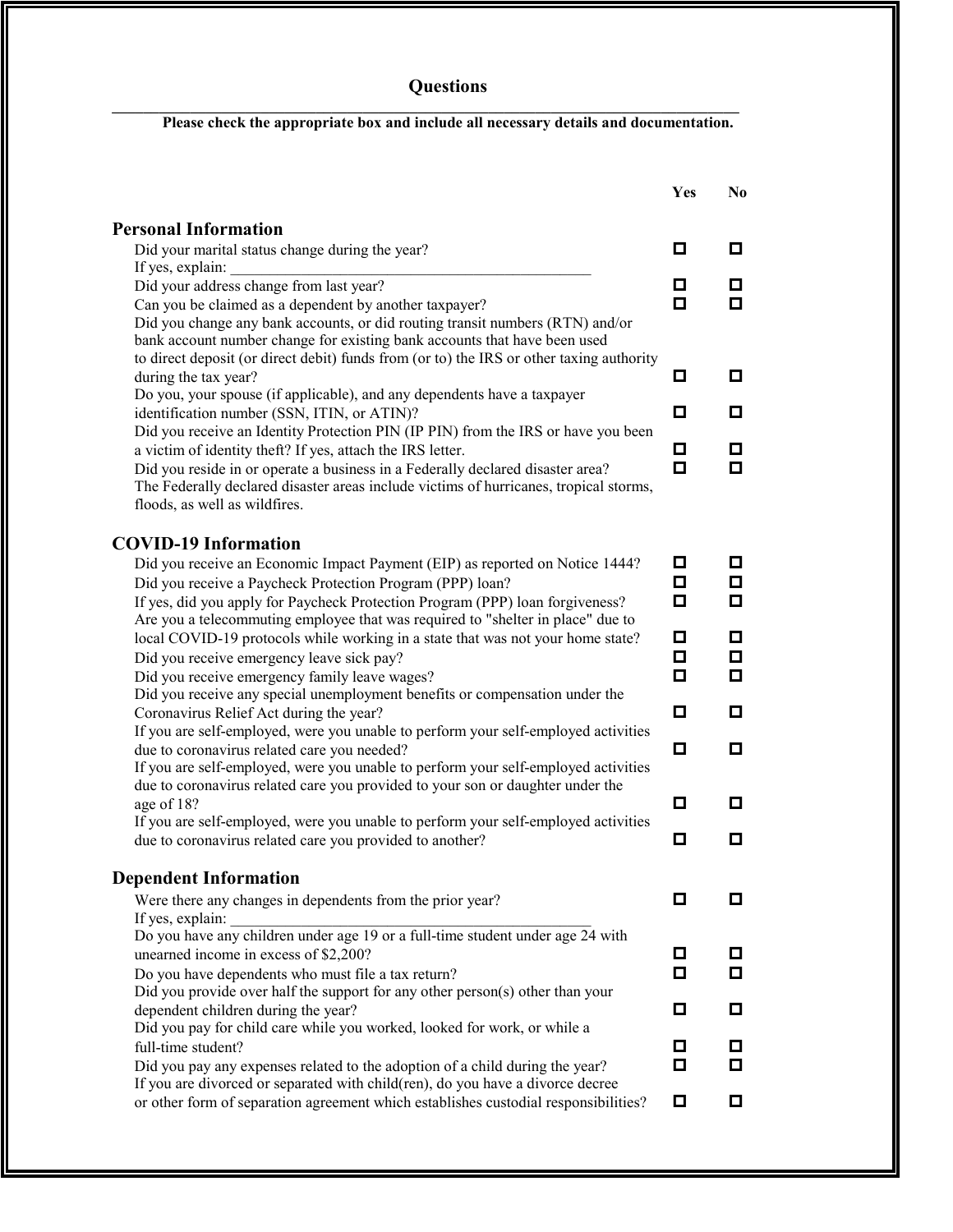| Did any dependents receive an Identity Protection PIN (IP PIN) from the IRS or<br>have they been a victim of identity theft? If yes, attach the IRS letter.                                                                                                                                                                                                                                                                                                                                                                                                                                                                                                                                                                                                                                                                                                                                                                                                                                                                                                                                                                      | O                                                                                 | О                                                                                      |
|----------------------------------------------------------------------------------------------------------------------------------------------------------------------------------------------------------------------------------------------------------------------------------------------------------------------------------------------------------------------------------------------------------------------------------------------------------------------------------------------------------------------------------------------------------------------------------------------------------------------------------------------------------------------------------------------------------------------------------------------------------------------------------------------------------------------------------------------------------------------------------------------------------------------------------------------------------------------------------------------------------------------------------------------------------------------------------------------------------------------------------|-----------------------------------------------------------------------------------|----------------------------------------------------------------------------------------|
| <b>Purchases, Sales and Debt Information</b><br>Did you start a new business or purchase rental property during the year?<br>Did you sell, exchange, or purchase any assets used in your trade or business?<br>Did you acquire a new or additional interest in a partnership or S corporation?<br>Did you sell, exchange, or purchase any real estate during the year?<br>Did you purchase or sell a principal residence during the year?<br>Did you foreclose or abandon a principal residence or real property during the year?<br>Did you acquire or dispose of any stock during the year?<br>Did you take out a home equity loan this year?<br>Did you refinance a principal residence or second home this year?<br>Did you sell an existing business, rental, or other property this year?<br>Did you lend money with the understanding of repayment and this year it<br>became totally uncollectable?<br>Did you have any debts canceled or forgiven this year, such as a home mortgage or<br>student loan(s)?<br>Did you purchase a qualified plug-in electric drive vehicle or qualified fuel cell<br>vehicle this year? | o<br>◘<br>Д<br>О<br>$\Box$<br>$\Box$<br>$\Box$<br>$\Box$<br>◘<br>◘<br>О<br>О<br>o | 0<br>О<br>О<br>О<br>О<br>$\Box$<br>$\Box$<br>$\Box$<br>П<br>О<br>$\Box$<br>О<br>$\Box$ |
| <b>Income Information</b><br>Did you have any foreign income or pay any foreign taxes during the year, directly<br>or indirectly, such as from investment accounts, partnerships or a foreign employer?<br>Did you receive any income from property sold prior to this year?<br>Did you receive any unemployment benefits during the year?<br>Did you receive any disability income during the year?<br>Did you receive any Medicaid waiver payments as difficulty of care during the year?<br>Did you receive tip income not reported to your employer this year?<br>Did any of your life insurance policies mature, or did you surrender any policies?<br>Did you receive any awards, prizes, hobby income, gambling or lottery winnings?<br>Did you receive any income considered to be nonemployee compensation?<br>Do you expect a large fluctuation in income, deductions, or withholding next year?<br>Did you have any sales or other exchanges of virtual currencies (including from an<br>airdrop or a hard fork, or used virtual currencies to pay for goods or services?                                             | □<br>$\Box$<br>$\Box$<br>◘<br>$\Box$<br>$\Box$<br>$\Box$<br>П<br>$\Box$<br>О<br>◘ | О<br>О<br>О<br>О<br>О<br>О<br>$\Box$<br>$\Box$<br>$\Box$<br>О<br>О                     |
| <b>Retirement Information</b><br>Are you an active participant in a pension or retirement plan?<br>Did you receive any Social Security benefits during the year?<br>Did you make any withdrawals from an IRA, Roth, myRA, Keogh, SIMPLE, SEP,<br>$401(k)$ , or other qualified retirement plan?<br>If yes, were any withdrawals due to a Federally declared disaster or COVID-19?<br>If you received any qualified disaster retirement plan distributions, did you repay<br>any of the distributions in 2020?<br>Did you receive any lump-sum payments from a pension, profit sharing or<br>$401(k)$ plan?<br>Did you make any contributions to an IRA, Roth, myRA, Keogh, SIMPLE, SEP,<br>401(k), or other qualified retirement plan?                                                                                                                                                                                                                                                                                                                                                                                           | ◘<br>О<br>О<br>$\Box$<br>◘<br>◘<br>◘                                              | О<br>О<br>$\Box$<br>О<br>$\Box$<br>◘<br>П                                              |
| <b>Education Information</b><br>Did you, your spouse, or your dependents attend a post-secondary school<br>during the year, or plan to attend one in the coming year?<br>Did you have any educational expenses during the year on behalf of yourself,<br>your spouse, or a dependent? If yes, attach any Form(s) 1098-T and receipts for<br>qualified tuition and related expenses<br>Did anyone in your family receive a scholarship of any kind during the year?                                                                                                                                                                                                                                                                                                                                                                                                                                                                                                                                                                                                                                                               | ◘<br>口<br>◘                                                                       | 0<br>0<br>$\Box$                                                                       |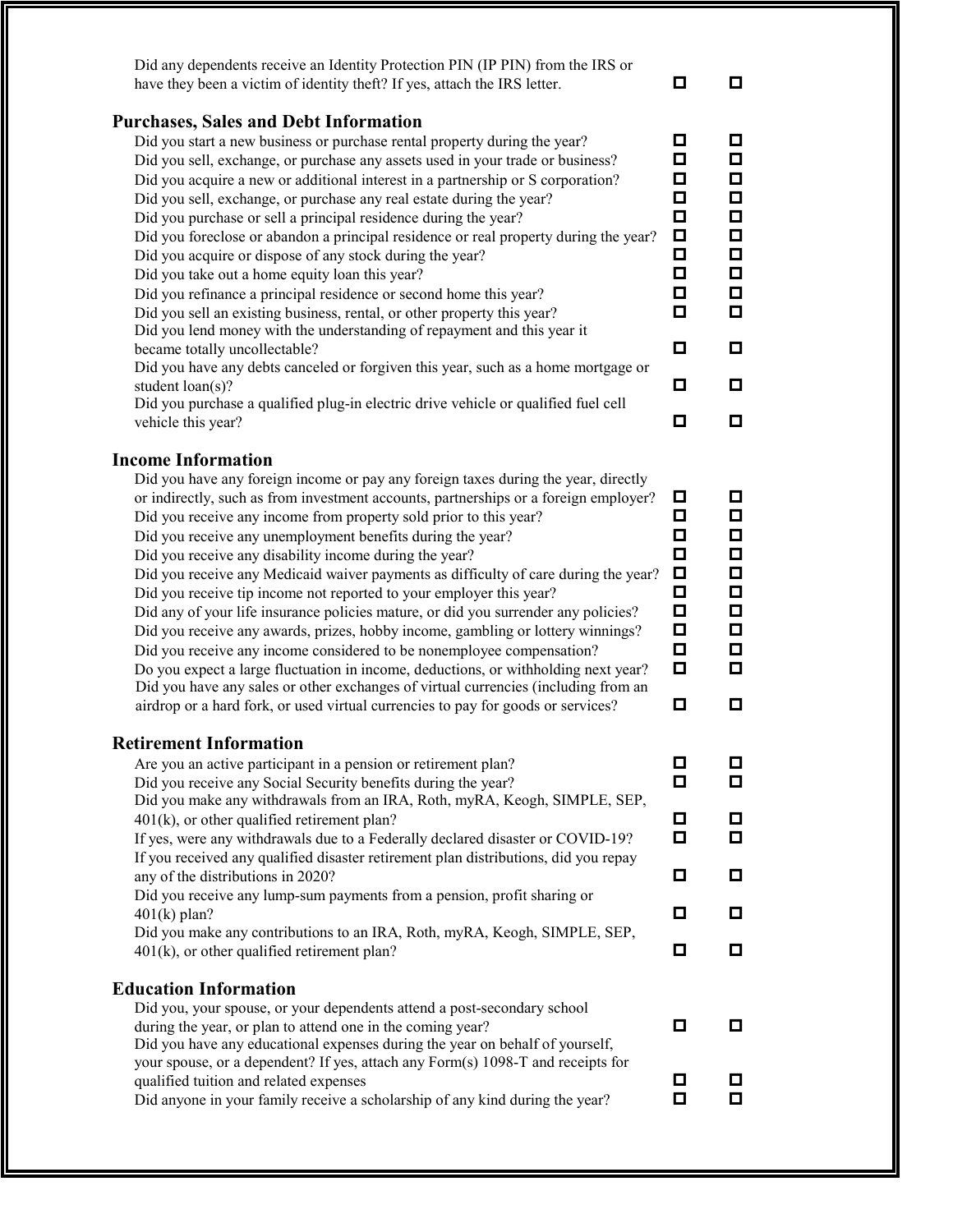| If yes, were any of the scholarship funds used for expenses other than tuition,<br>such as room and board?<br>Did you make any withdrawals from an education savings or 529 Plan account?<br>If yes, were any of these withdrawals rolled over into an ABLE (Achieving a<br>Better Life Experience) account?<br>Did you make any contributions to an education savings or 529 Plan account?<br>Did you pay any student loan interest this year?<br>Did you cash any Series EE or I U.S. Savings bonds issued after 1989?<br>Would you like a worksheet to aid in the completion of a Free Application for<br>Federal Student Aid (FAFSA) with the U.S. Department of Education?                                                                                                                                                                                                                                                                                                                                                                                                                                                                                                                                                                                                                                                                                                                                                                                                                                                                                                      | О.<br>О<br>О<br>$\Box$<br>о<br>О<br>о           | О<br>О<br>о<br>$\Box$<br>$\Box$<br>П<br>о      |
|--------------------------------------------------------------------------------------------------------------------------------------------------------------------------------------------------------------------------------------------------------------------------------------------------------------------------------------------------------------------------------------------------------------------------------------------------------------------------------------------------------------------------------------------------------------------------------------------------------------------------------------------------------------------------------------------------------------------------------------------------------------------------------------------------------------------------------------------------------------------------------------------------------------------------------------------------------------------------------------------------------------------------------------------------------------------------------------------------------------------------------------------------------------------------------------------------------------------------------------------------------------------------------------------------------------------------------------------------------------------------------------------------------------------------------------------------------------------------------------------------------------------------------------------------------------------------------------|-------------------------------------------------|------------------------------------------------|
| <b>Health Care Information</b><br>Did you have qualifying health care coverage, such as employer-sponsored coverage<br>or government-sponsored coverage (i.e. Medicare/Medicaid) for your family?<br>"Your family" for health care coverage refers to you, your spouse if filing jointly, and<br>anyone you can claim as a dependent. If yes, attach any Form(s) 1095-B and/or 1095-C<br>you received.<br>Did you enroll for lower cost Marketplace Coverage through healthcare.gov under<br>the Affordable Care Act? If yes, attach any Form(s) 1095-A you received.<br>Did you enroll for lower cost Marketplace Coverage through healthcare.gov under<br>the Affordable Care Act and share a policy with anyone who is not included in<br>your family?<br>Did you make any contributions to a Health savings account (HSA) or Archer MSA?<br>Did you receive any distributions from a Health savings account (HSA), Archer<br>MSA, or Medicare Advantage MSA this year?<br>Did you pay long-term care premiums for yourself or your family?<br>Did you make any contributions to an ABLE (Achieving a Better Life Experience)<br>account? If yes, attach any Form(s) 5498-QA you received.<br>Did you receive any withdrawals from an ABLE (Achieving a Better Life Experience)<br>account? If yes, attach any Form(s) 1099-QA you received.<br>If you are a business owner, did you pay health insurance premiums for your<br>employees this year?<br>Did you receive any Health Coverage Tax Credit (HCTC) advance payments?<br>If yes, attach any Form(s) 1099-H you received. | 0<br>О<br>о<br>О<br>0.<br>о<br>о<br>0<br>o<br>о | 0<br>о<br>о<br>О<br>о<br>о<br>О<br>О<br>О<br>о |
| <b>Itemized Deduction Information</b><br>Did you incur a casualty or theft loss or any condemnation awards during the year?<br>If yes, did the loss occur in a Federally declared disaster area?<br>Did you pay out-of-pocket medical expenses (Co-pays, prescription drugs, etc.)?<br>Did you make any cash or noncash charitable contributions (clothes, furniture, etc.)?<br>If yes, please provide evidence such as a receipt from the donee organization, a<br>canceled check, or record of payment, to substantiate all contributions made.<br>Did you donate a vehicle or boat during the year? If yes, attach Form 1098-C<br>or other written acknowledgment from the donee organization.<br>Did you pay real estate taxes for your primary home and/or second home?<br>Did you pay any mortgage interest on an existing home loan? If yes, attach any<br>Form(s) 1098 you received.<br>Did you incur interest expenses associated with any investment accounts you held?<br>Did you make any major purchases during the year (cars, boats, etc.)?<br>Did you make any out-of-state purchases (by telephone, internet, mail, or in person)<br>for which the seller did not collect state sales or use tax?                                                                                                                                                                                                                                                                                                                                                                   | о<br>о<br>О<br>0<br>0<br>о<br>0<br>о<br>0<br>0  | □<br>о<br>0<br>о<br>0<br>о<br>0<br>О<br>О<br>о |
| <b>Miscellaneous Information</b><br>Did you make gifts of more than \$15,000 to any individual?<br>Did you utilize an area of your home for business purposes?<br>Did you engage in any bartering transactions?<br>Did you retire or change jobs this year?                                                                                                                                                                                                                                                                                                                                                                                                                                                                                                                                                                                                                                                                                                                                                                                                                                                                                                                                                                                                                                                                                                                                                                                                                                                                                                                          | 0<br>0<br>о<br>□                                | О<br>о<br>0<br>О                               |